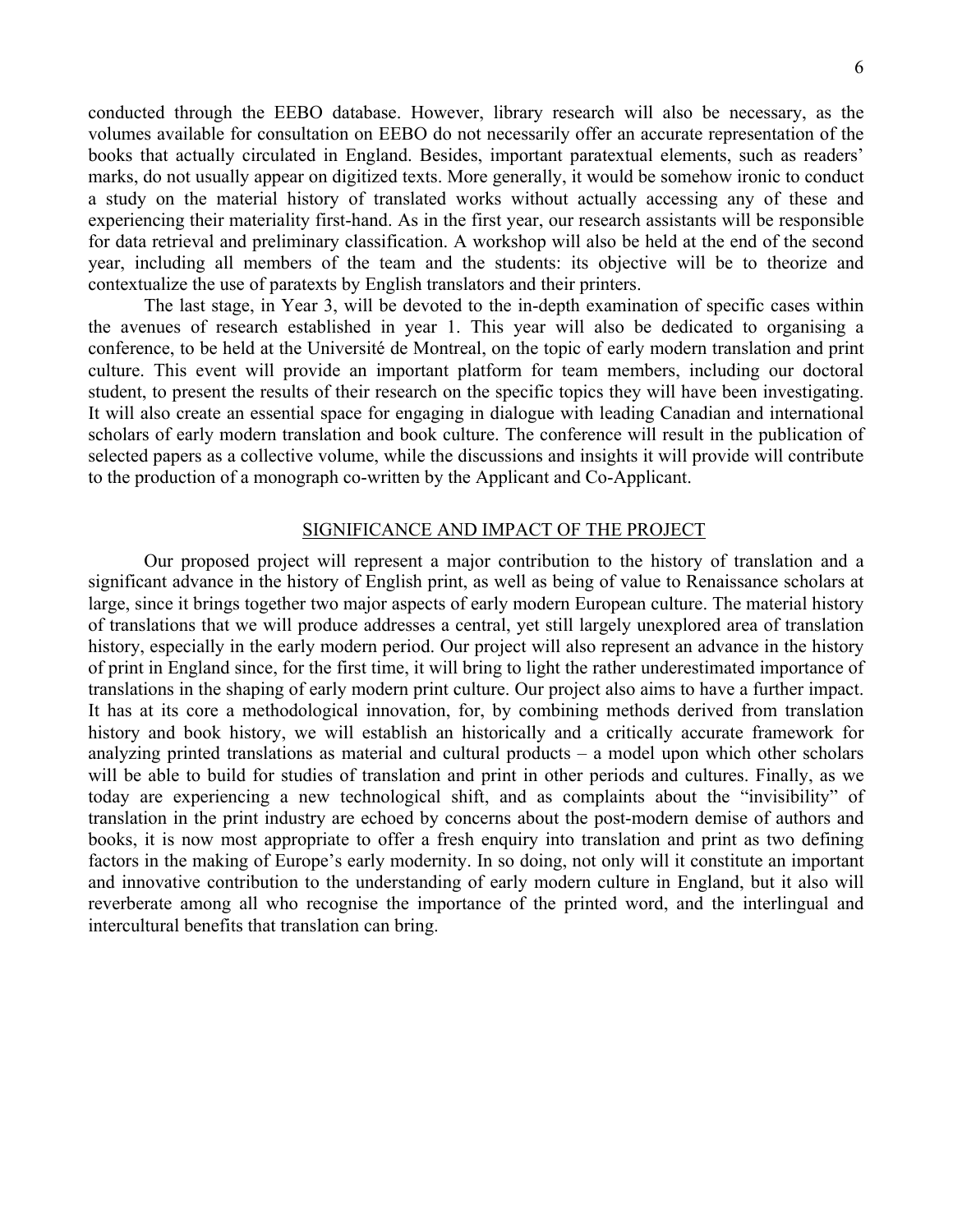- Bachleitner, N. (2009). "A Proposal to Include Book History in Translation Studies. Illustrated with German Translations of Scott and Flaubert". *Arcadia*, 44, 2, 420- 440.
- Barnard, J., McKenzie, D. F., eds. (2002). *The Cambridge history of the book in Britain*: *Vol. 4: 1557-1695.* Cambridge, UK: Cambridge University Press.
- Baron, S. A., Lindquist, E. N., & Shevlin, E. F., eds. (2007)*. Agent of Change: Print Culture Studies after Elizabeth L. Eisenstein*. Amherst: University of Massachusetts Press.
- Bassnett, S. (1998). "When is a Translation Not a Translation?". S. Bassnett and A. Lefevere, *Constructing Cultures: Essays on Literary Translation*. Clevedon: Multilingual Matters, 25-40.
- Belle, M. A. (2012). "Elizabethan Defenses of Translation, from Rhetoric to Poetics". *Elizabethan Translation and Literary Culture*, ed. A. Höfele and G. Schmidt. Berlin: De Gruyter (in press).
- Bennett, H. S. (1952). *English books & readers, 1475-1557*. Cambridge, UK: Cambridge University Press.
- (1965). *English Books & Readers, 1558-1603*. Cambridge, UK: Cambridge University Press.
- (1970). *English books & readers, 1603-1640*. Cambridge, UK: Cambridge University Press.
- Bourdieu, P. (1993). "The Field of Cultural Production, or: The Economic World Reversed", tr. Richard Nice. *The Field of Cultural Production, Essays on Art and Literature*, ed. and introduced by Randal Johnson. Cambridge: Polity Press, 29-73.
- Boutcher, W. (2000). "The Renaissance". *The Oxford Guide to Literature in English Translation*, ed. P. France. Oxford: Oxford University Press, 45-55.
- Boutcher, W. (2003), "Marginal Commentaries: the Cultural Transmission of Montaigne's Essais in Shakespeare's England". *Shakespeare et Montaigne. Vers un nouvel humanisme*, ed. P. Kapitaniak and J-M. Maguin. Paris: Presses de la Sorbonne Nouvelle, 13-27.
- Braden, G., Cummings, R., & Gillespie, S., eds. (2010). *The Oxford History of Literary Translation in English*. *Vol. 2: 1550- 1660*. Oxford: Oxford University Press.
- Burke, P., Hsia, R. P, eds. (2007). *Cultural Translation in Early Modern Europe*. Cambridge: Cambridge University Press.
- Buzelin, H. (2005). "Bourdieu and the Sociology of Translation and Interpretation", *The Translator* 11, 2*,* 193-218.
- Casanova, P. (1999). *La République mondiale des lettres.* Paris: Seuil.
- Cave, T., ed. (2009). *More's Utopia in Early Modern Europe. Paratexts and Contexts*. Manchester: Manchester University Press.
- Chang, L. (2009). *Into Print: The Production of Female Authorship in Early Modern France.* Newark: University of Delaware Press.
- Chartier, R. and Boureau, A. (1987). *Les Usages de l'Imprimé*. Paris: Fayard. Translated by L. Cochrane as *The Culture of Print: Power and the Uses of Print in Early Modern Europe*. Princeton, N.J: Princeton University Press, 1989.
- Chartier, R. (1992). *L'Ordre des livres: lecteurs, auteurs, bibliothèques en Europe entre XIVe et XVIIIe siècle*. Aix-en-Provence: Alinea. Translated by L. Cochrane as *The Order of Books: Readers, Authors and Libraries in Europe between the*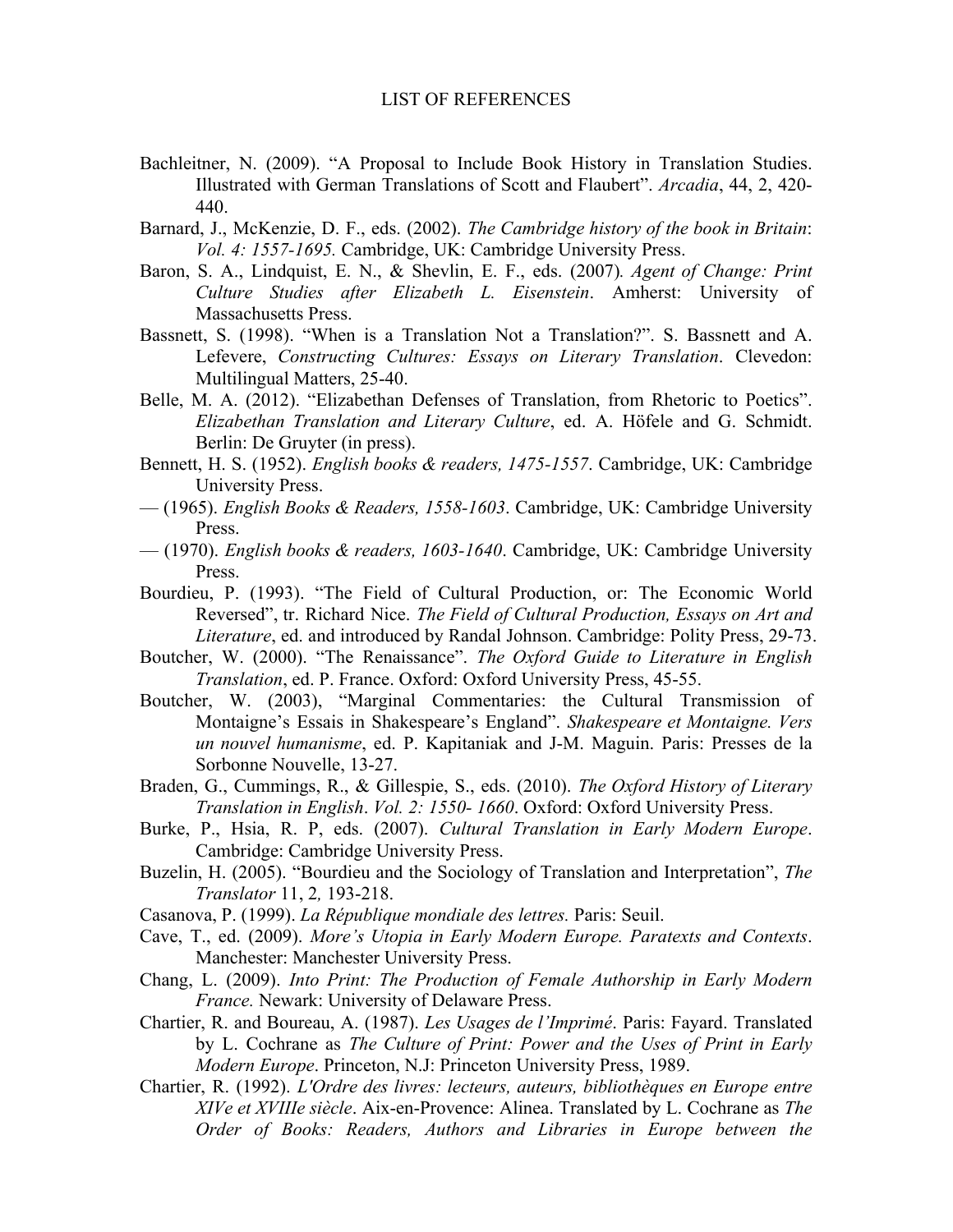*Fourteenth and Eighteenth Centuries*, tr. L. Cochrane. Cambridge: Polity Press, 1994.

- (1995). *Forms and Meanings: Texts, Performances, and Audiences from Codex to Computer*, tr. L. Cochrane. Philadelphia: University of Pennsylvania Press.
- (1996). *Culture écrite et société*. Paris: Albin Michel.
- Chesterman, A. (2006). "Questions in the sociology of translation". *Translation Studies at the Interface of Disciplines*, ed. J. Ferrera Duarte et al. Amsterdam: John Benjamins, 9- 28.
- Coldiron, A. E. B. (2010). *English Printing, Verse Translation, and the Battle of the Sexes, 1476-1557*. Farnham, England: Ashgate.
- (2012). "Visibility Now: Historicizing Foreign Presences in Translation". *Translation Studies*, 5, 2, 189-200.
- Darnton, R. (1982), "What is the History of Books?"*. Daedalus* 111, 3, 65-83.
- Ebel, J. (1967). "A Numerical Survey of Elizabethan Translations". The Library, 5<sup>th</sup> series, vol. 22, 104-127.
- Eisenstein, E. L. (1979). *The Printing Press as an Agent of change: Communications and Cultural Transformations in Early Modern Europe*. Cambridge, UK: Cambridge University Press.
- (1983). *The Printing Revolution in Early Modern Europe*. Cambridge, UK: Cambridge University Press.
- Ellis, R., Gillespie, S., & Hopkins, D. (2005). *The Oxford History of Literary Translation in English*. *Vol. 1: to 1550.* Oxford: Oxford University Press.
- Ellis, R. (2005), "Patronage and Sponsorship of Translation". *The Oxford History of Literary Translation in English*. *Vol. 1: to 1550.* Oxford: Oxford University Press, 98-115.
- Ezell, M. J. M. (1999). *Social Authorship and the Advent of Print*. Baltimore: Johns Hopkins University Press.
- Feather, J. (1988). *A History of British Publishing*. London: Croom Helm.
- (2007). "The British Book Market 1600-1800" in *A Companion to the History of the Book*, ed. S. Eliot and J. Rose. Malden, MA: Blackwell, 232-48.
- Febvre, L., and Martin, H.-J. (1958). *L'Apparition du Livre.* Paris: Albin Michel.
- (1976). *The Coming of the Book: The impact of printing 1450-1800,* tr. G. Nowell-Smith and D. Wootton. London: NLB, 1976.
- France, Peter, ed. (2000). *The Oxford Guide to Literature in English Translation*. Oxford: Oxford University Press.
- Genette, G. (1987). *Seuils*. Paris: Seuil.
- (1997). *Paratexts: Thresholds of Interpretation*. Cambridge: Cambridge University Press.
- Gillespie, A. (2006). *Print Culture and the Medieval Author: Chaucer, Lydgate, and their Books 1473-1557*. Oxford, UK: Oxford University Press.
- Gillespie, S. (2011). *English Translation and Classical Reception: Towards a New Literary History.* Chichester, West Sussex: Wiley-Blackwell.
- Grafton, A. T. (1980). "The Importance of Being Printed". *Journal of Interdisciplinary History*, 11, 2, 265-286.
- (1997). *The Footnote: a Curious History*. Cambridge, Mass: Harvard University Press.
- Helgerson, R. (1992). *Forms of Nationhood: The Elizabethan Writing of England*. Chicago: University of Chicago Press.
- Hellinga, L. and Trapp, J. B., eds. (1999). *The Cambridge History of the Book in Britain, vol. 3: 1400-1557*. Cambridge, UK: Cambridge University Press.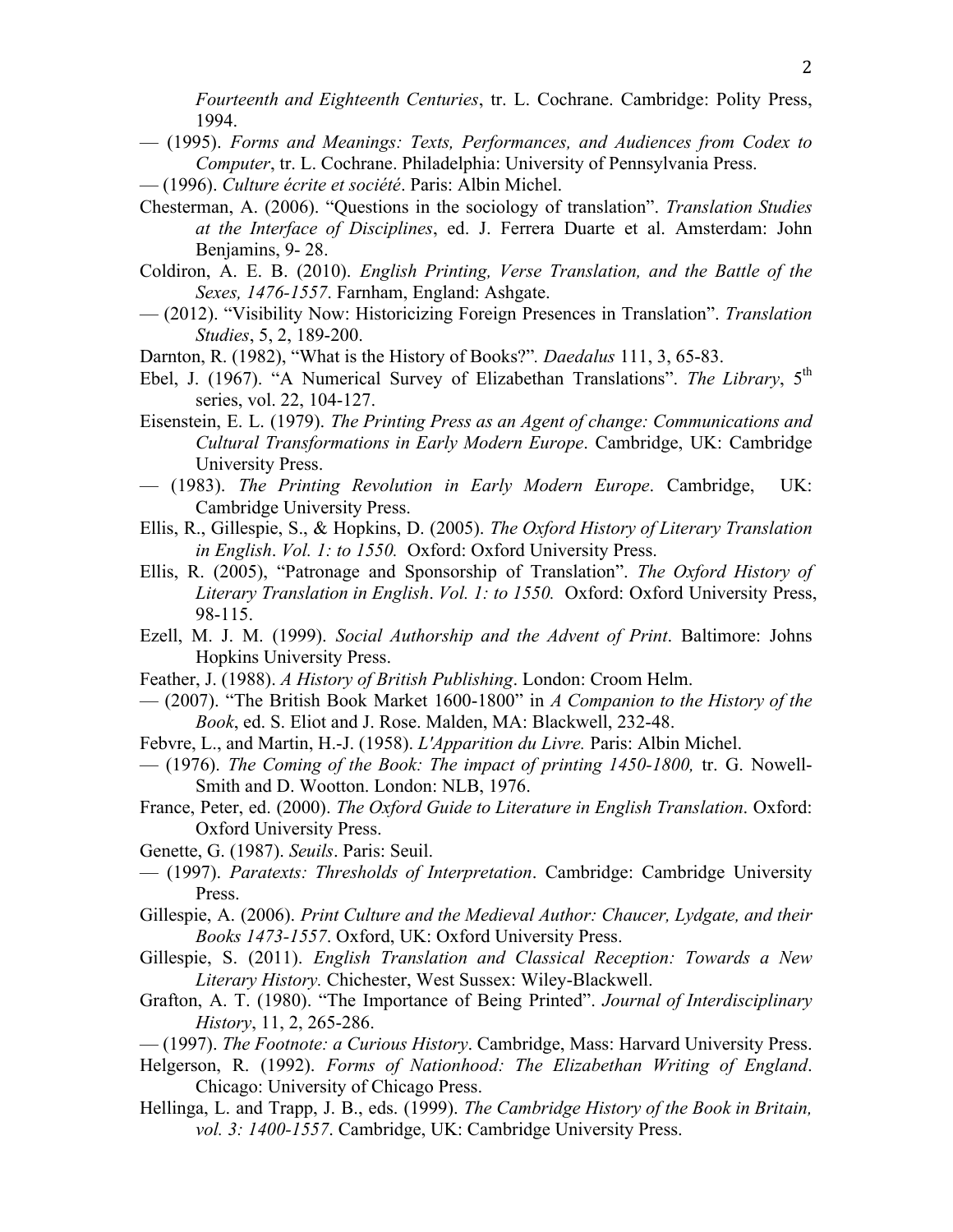- 3
- Hellinga, L. (1999). "Printing". *The Cambridge History of the Book in Britain, vol. 3: 1400-1557*, ed. L. Hellinga and J. B. Trapp. Cambridge, UK: Cambridge University Press, 65-108.
- Hermans, T., ed. (1985). *The Manipulation of Literature: Studies in Literary Translation*. New York: St. Martin's Press.
- Hosington, B. (2010). "Translation, Commerce, Printing, and Patronage". *The Oxford History of Literary Translation in English, Vol. 2 (1550-1700)*, ed. R. Cummings and S. Gillespie. Oxford: Oxford University Press, 47-57.
- (2011). "The Renaissance Cultural Crossroads Catalogue: A Witness to the Importance of Translation in Early Modern Britain". *The Book Triumphant: Print in Transition in the Sixteenth and Seventeenth Centuries*, ed. M. Walsby and G. Kemp. Leiden: Brill, 253-269.
- Hulme, P., & Sherman, W. H. (2000). *"The Tempest" and its Travels*. Philadelphia: University of Pennsylvania Press.
- Johns, A. (1998). *The Nature of the Book: Print and Knowledge in the Making*. Chicago, Ill: University of Chicago Press.
- Kilroy, G. (2011). "Advertising the Reader: Sir John Harington's "Directions in the Margent"[with illustrations]". *English Literary Renaissance*, 41, 1.)
- King, J. N. (2010). *Tudor Books and Readers: Materiality and the Construction of Meaning*. Cambridge, UK: Cambridge University Press.
- Lefevere, A. (1992). *Translation, Rewriting and the Manipulation of Literary Fame*. London: Taylor and Francis.
- (1998). "Translation and the Circulation of Cultural Capital. Some English *Aeneids*". S. Bassnett and A. Lefevere, *Constructing Cultures: Essays on Literary Translation.* Clevedon: Multilingual Matters, 41-56.
- Love, H. (1993). *Scribal publication in seventeenth-century England*. Oxford: Clarendon Press.
- Marcus, L. S. (1996). *Unediting the Renaissance: Shakespeare, Marlowe, Milton*. London: Routledge.
- Marotti, A. F., & Bristol, M. D. (2000). *Print, Manuscript & Performance: The Changing Relations of the Media in Early Modern England*. Columbus: Ohio State University Press.
- McKenzie, D. F. (1999). *Bibliography and the Sociology Of Texts*. Cambridge, U.K: Cambridge University Press.
- McKenzie, D. F., *et al*. (2002). *Making Meaning: "Printers of the Mind" and Other Essays*. Amherst: University Of Massachusetts Press.
- McKitterick, D. (2003). *Print, Manuscript, and the Search for Order, 1450-1830*. Cambridge, UK: Cambridge University Press.
- Milton, J., & Bandia, P., eds. (2009). *Agents of Translation*. Amsterdam: John Benjamins.
- Morini, M. (2006). *Tudor Translation in Theory And Practice*. Aldershot, Hants, England: Ashgate.
- Norbrook, D. (1999). *Writing the English Republic: Poetry, Rhetoric, and Politics, 1627- 1660*. Cambridge: Cambridge University Press.
- Oakley-Brown, L. (2006). *Ovid and the Cultural Politics of Translation in Early Modern England*. Aldershot, England: Ashgate.
- Pantin, I. (2007). "The Role of Translations in European Scientific Exchanges in the Sixteenth and Seventeenth Centuries", ed. P. Burke and R. P. Hsia *Cultural Translation in Early Modern Europe*. Cambridge: Cambridge University Press, 163-217.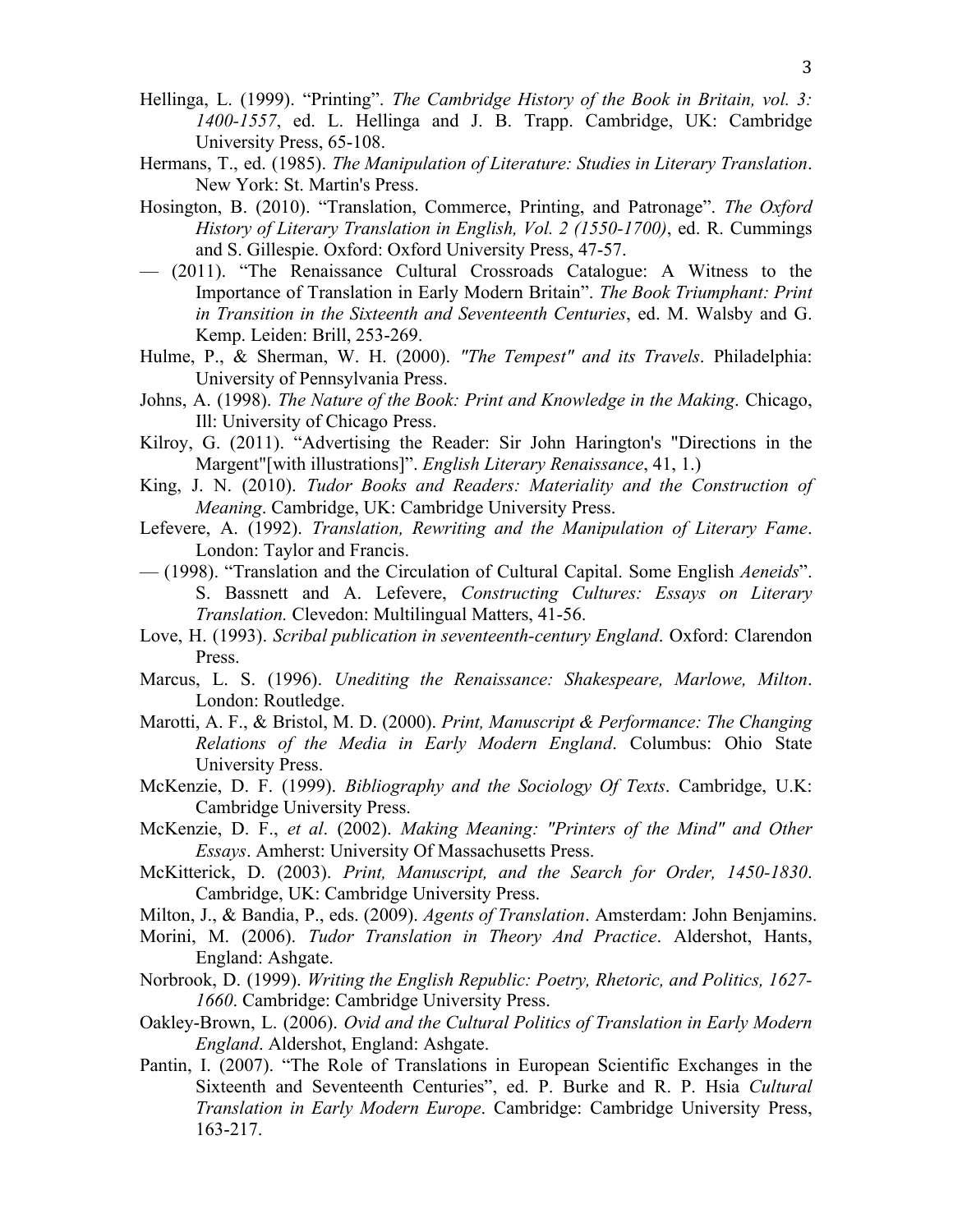- Parry, G. (2002), "Patronage and the Printing of Learned Works for the Author". *The Cambridge history of the book in Britain*: *Vol. 4: 1557-1695.*, ed. J. Barnard and D. McKenzie. Cambridge, UK: Cambridge University Press, 174-188.
- Patterson, A. M. (1987). *Pastoral and Ideology: Virgil to Valéry*. Berkeley: University of California Press.
- Pettegree, A. (2010). *The Book in the Renaissance*. New Haven: Yale University Press.
- Pickford, Susan (2012). "Book History and Translation Studies". Paper given at the 2012 Conference of the Society for the History of Authorship, Reading and Publishing.
- Pym, A. (1998). *Method in Translation History*. Manchester: St Jerome.
- Rhodes, N. (2011). "Status Anxiety and Renaissance Translation". *Renaissance Paratexts*, ed. H. Smith and L. Wilson. Cambridge, UK: Cambridge University Press, 107- 120.
- Saenger, M. (2006). *The Commodification of Textual Engagement in the English Renaissance*. Aldershot: Ashgate.
- Sessions, W. A. (1999). *Henry Howard, The Poet Earl Of Surrey: A Life*. Oxford: Oxford University Press.
- Sharpe, K. (2000). *Reading Revolutions: The Politics of Reading in Early Modern England*. New Haven, CT: Yale University Press.
- Sherman, W. (2008). *Used Books. Marking Readers in Renaissance England*. Philadelphia: University of Pennsylvania Press.
- (2011). " The Beginning of 'The End'. Terminal Paratext and the Birth of Print Culture". *Renaissance Paratexts*, ed. H. Smith and L. Wilson. Cambridge: Cambridge University Press, 65-88.
- Simeoni, D. (1998). "The Pivotal Status of the Translator's Habitus". *Target*, 10, 1, 1-39.
- Slights, W. (2001). *Managing Readers: Printed Marginalia in English Renaissance Books*. Ann Arbor: University of Michigan Press.
- Smith, H., and Wilson, L. (2011). *Renaissance Paratexts*. Cambridge, UK: Cambridge University Press.
- Smith, H. (2012). *'Grossly Material Things': Women and Book Production In Early Modern England*. Oxford: Oxford University Press.
- Tribble, E. B. (1993). *Margins And Marginality: The Printed Page In Early Modern England*. Charlottesville: University Press of Virginia.
- Tudeau-Clayton, M. (1998). *Jonson, Shakespeare, and Early Modern Virgil*. Cambridge, U.K: Cambridge University Press.
- Von Humboldt, M. (2011). *Catholic and Protestant Translations of the Imitatio Christi, 1425-1650: From late medieval classic to early modern bestseller*. Farnham, Surrey, England: Ashgate.
- Weissbort, D., & Eynsteinsson, A. (2006). *Translation: Theory and Practice : a Historical Reader*. Oxford: Oxford University Press.
- Wilson, L. (2011). "Playful Paratexts. The Front Pages of Anthony Munday's Transaltions of Iberian Romances". *Renaissance Paratexts*, ed. H. Smith and L. Wilson. Cambridge: Cambridge University Press, 121-132.
- White, M. (2011). *English women, religion, and textual production, 1500-1625*. Burlington, VT: Ashgate.